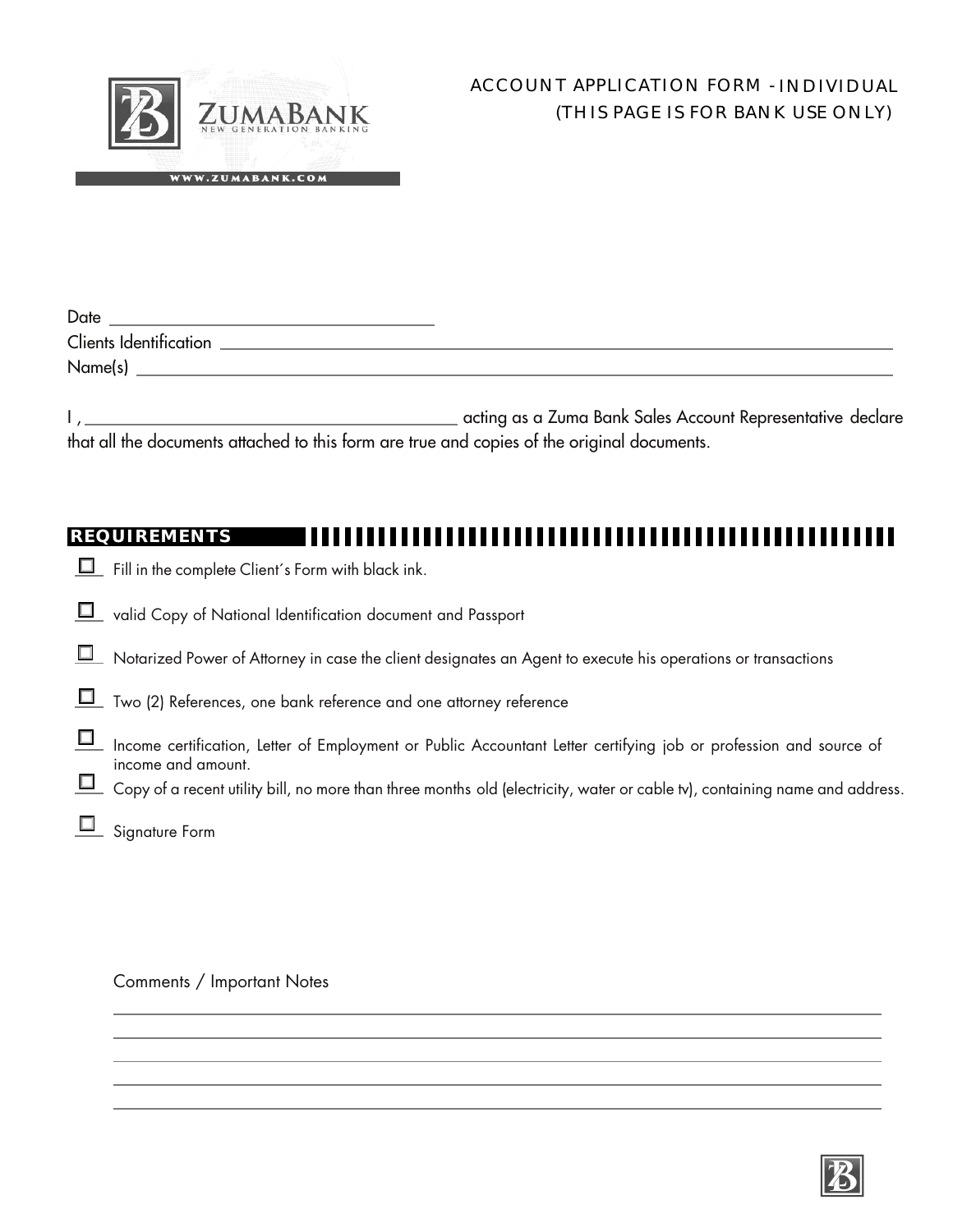

**1.-APPLICATION FORM** 

## 

| 1.1 - Personal Information                                                                                                                                                                                                     |              |  |                                       |                                                                                                                                                                                                                                |          |
|--------------------------------------------------------------------------------------------------------------------------------------------------------------------------------------------------------------------------------|--------------|--|---------------------------------------|--------------------------------------------------------------------------------------------------------------------------------------------------------------------------------------------------------------------------------|----------|
|                                                                                                                                                                                                                                |              |  |                                       |                                                                                                                                                                                                                                |          |
| Marital Status Single $\Box$ Married $\Box$ Divorced $\Box$ Widower $\Box$                                                                                                                                                     |              |  |                                       |                                                                                                                                                                                                                                |          |
|                                                                                                                                                                                                                                |              |  |                                       |                                                                                                                                                                                                                                |          |
|                                                                                                                                                                                                                                |              |  |                                       |                                                                                                                                                                                                                                |          |
| City_____________________State _________________Country __________________Zip Code _________________                                                                                                                           |              |  |                                       |                                                                                                                                                                                                                                |          |
|                                                                                                                                                                                                                                |              |  |                                       |                                                                                                                                                                                                                                |          |
| 1.2 - Co-Applicant's Information (if applicable)                                                                                                                                                                               |              |  |                                       |                                                                                                                                                                                                                                |          |
|                                                                                                                                                                                                                                |              |  |                                       | └─── Gender M □ F□                                                                                                                                                                                                             |          |
|                                                                                                                                                                                                                                |              |  |                                       |                                                                                                                                                                                                                                |          |
| National ID Document N° Passport N° Passport N° Passport N° Passport N° Passport N° Passport N° Passport N° Passport N° Passport N° Passport N° Passport N° Passport N° Passport N° Passport N° Passport N° Passa et al. 21 a. |              |  |                                       |                                                                                                                                                                                                                                |          |
|                                                                                                                                                                                                                                |              |  |                                       |                                                                                                                                                                                                                                |          |
| 2.-EMPLOYMENT INFORMATION <b>WE ARE AN IMMILIAR THAT AND ALL PROPERTY OF A SET OF A SET OF A SET OF A SET OF A S</b>                                                                                                           |              |  |                                       |                                                                                                                                                                                                                                |          |
|                                                                                                                                                                                                                                |              |  |                                       | Employed $\Box$ Selfemployed $\Box$                                                                                                                                                                                            |          |
|                                                                                                                                                                                                                                |              |  |                                       |                                                                                                                                                                                                                                |          |
|                                                                                                                                                                                                                                |              |  |                                       | email: email: email: email: email: email: email: email: email: email: email: email: email: email: email: email: email: email: email: email: email: email: email: email: email: email: email: email: email: email: email: email |          |
| 3.- POLITICALLY EXPOSED PERSON (IF APPLICABLE)                                                                                                                                                                                 |              |  |                                       |                                                                                                                                                                                                                                |          |
| Public Employee $\Box$ Military $\Box$ Political Party Member $\Box$<br>Closely related to people in the categories above mentioned __________<br>Diplomat $\square$                                                           |              |  |                                       |                                                                                                                                                                                                                                |          |
| 4.- FINANCIAL REFERENCES                                                                                                                                                                                                       |              |  |                                       |                                                                                                                                                                                                                                |          |
| <b>Account Number</b>                                                                                                                                                                                                          | Account type |  | Name of Bank or Financial Institution |                                                                                                                                                                                                                                | Currency |
|                                                                                                                                                                                                                                |              |  |                                       |                                                                                                                                                                                                                                |          |
|                                                                                                                                                                                                                                |              |  |                                       |                                                                                                                                                                                                                                |          |
|                                                                                                                                                                                                                                |              |  |                                       |                                                                                                                                                                                                                                |          |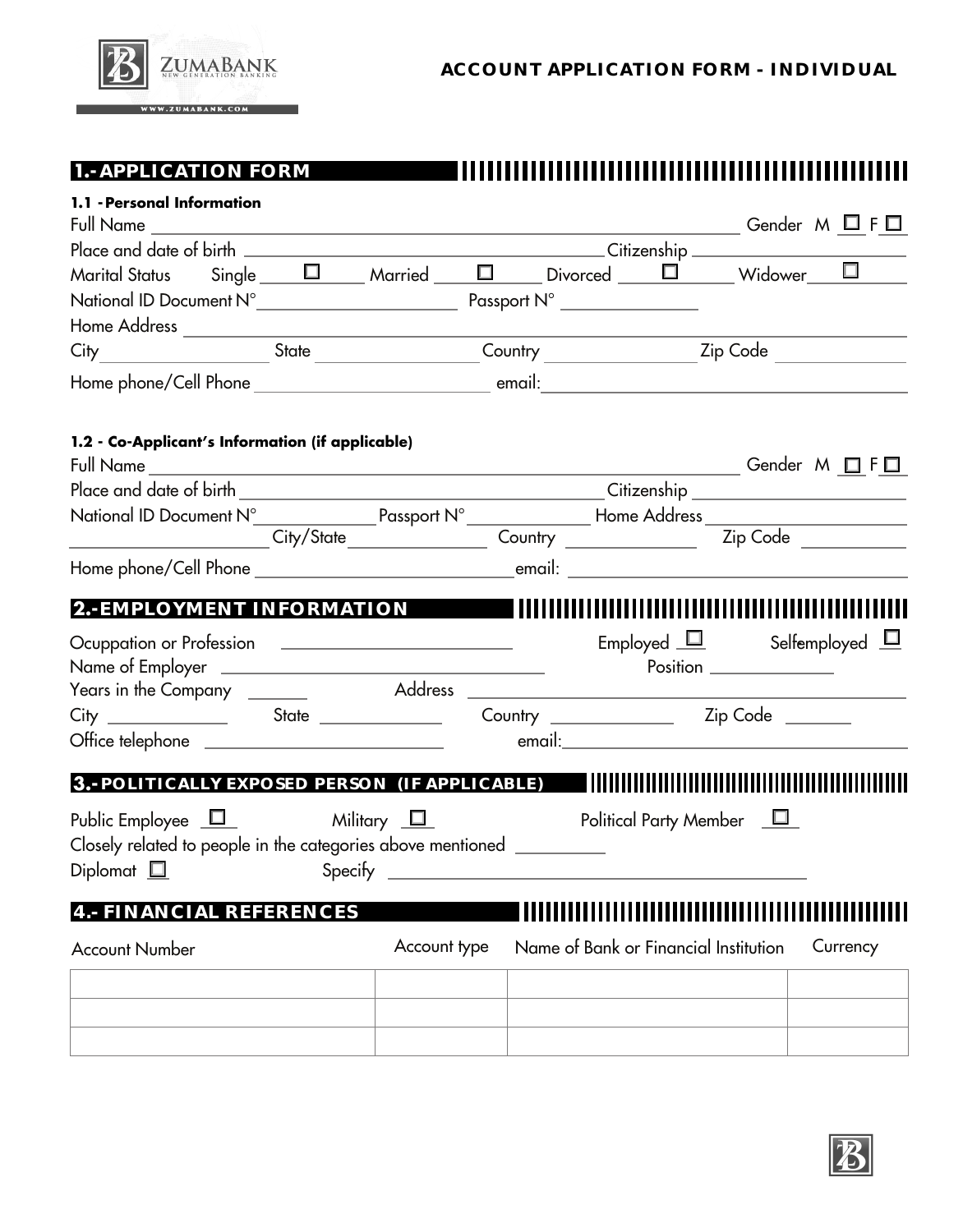

## **ACCOUNT APPLICATION FORM - INDIVIDUAL**

| 5.- PERSONAL REFERENCES                                                                                                                                                                                                                                                                                                                      |                                  |
|----------------------------------------------------------------------------------------------------------------------------------------------------------------------------------------------------------------------------------------------------------------------------------------------------------------------------------------------|----------------------------------|
|                                                                                                                                                                                                                                                                                                                                              | Relationship ___________________ |
|                                                                                                                                                                                                                                                                                                                                              |                                  |
|                                                                                                                                                                                                                                                                                                                                              |                                  |
| $\begin{picture}(150,10) \put(0,0){\line(1,0){100}} \put(15,0){\line(1,0){100}} \put(15,0){\line(1,0){100}} \put(15,0){\line(1,0){100}} \put(15,0){\line(1,0){100}} \put(15,0){\line(1,0){100}} \put(15,0){\line(1,0){100}} \put(15,0){\line(1,0){100}} \put(15,0){\line(1,0){100}} \put(15,0){\line(1,0){100}} \put(15,0){\line(1,0){100}}$ |                                  |
| 6.- ACCOUNT OPENING INFORMATION                                                                                                                                                                                                                                                                                                              | <b>THEFT I</b>                   |
| 6.1- Account Type                                                                                                                                                                                                                                                                                                                            |                                  |
| Business Account $\Box$ Investment Account $\Box$<br>Other <u>the contract of the contract of the contract of the contract of the contract of the contract of the contract of the contract of the contract of the contract of the contract of the contract of the contract of the con</u>                                                    | Certificate of Deposit $\Box$    |
| 6.2- Source of Funds                                                                                                                                                                                                                                                                                                                         |                                  |
| Opening Deposit (Amount) _________________ Type of Initial Deposit: Check ________ Transfer ___                                                                                                                                                                                                                                              |                                  |
| Source of Funds Savings $\Box$ Sale of Assets $\Box$ Inheritance $\Box$                                                                                                                                                                                                                                                                      |                                  |
| Investments $\Box$ Retirement $\Box$ Loans $\Box$ Other (Specify) _______________                                                                                                                                                                                                                                                            |                                  |
|                                                                                                                                                                                                                                                                                                                                              |                                  |
|                                                                                                                                                                                                                                                                                                                                              |                                  |
| 6.3.- Wire Transfer Information                                                                                                                                                                                                                                                                                                              |                                  |
| Estimated monthly Transfers (OUTGOING Activity)                                                                                                                                                                                                                                                                                              |                                  |
|                                                                                                                                                                                                                                                                                                                                              |                                  |
| Possible Recipients                                                                                                                                                                                                                                                                                                                          |                                  |
|                                                                                                                                                                                                                                                                                                                                              |                                  |
|                                                                                                                                                                                                                                                                                                                                              |                                  |
|                                                                                                                                                                                                                                                                                                                                              |                                  |
|                                                                                                                                                                                                                                                                                                                                              |                                  |
| Estimated monthly Transfers (INCOMING Activity)                                                                                                                                                                                                                                                                                              |                                  |
|                                                                                                                                                                                                                                                                                                                                              |                                  |
| Possible Senders                                                                                                                                                                                                                                                                                                                             |                                  |
|                                                                                                                                                                                                                                                                                                                                              |                                  |
|                                                                                                                                                                                                                                                                                                                                              |                                  |
|                                                                                                                                                                                                                                                                                                                                              |                                  |
|                                                                                                                                                                                                                                                                                                                                              |                                  |
|                                                                                                                                                                                                                                                                                                                                              |                                  |